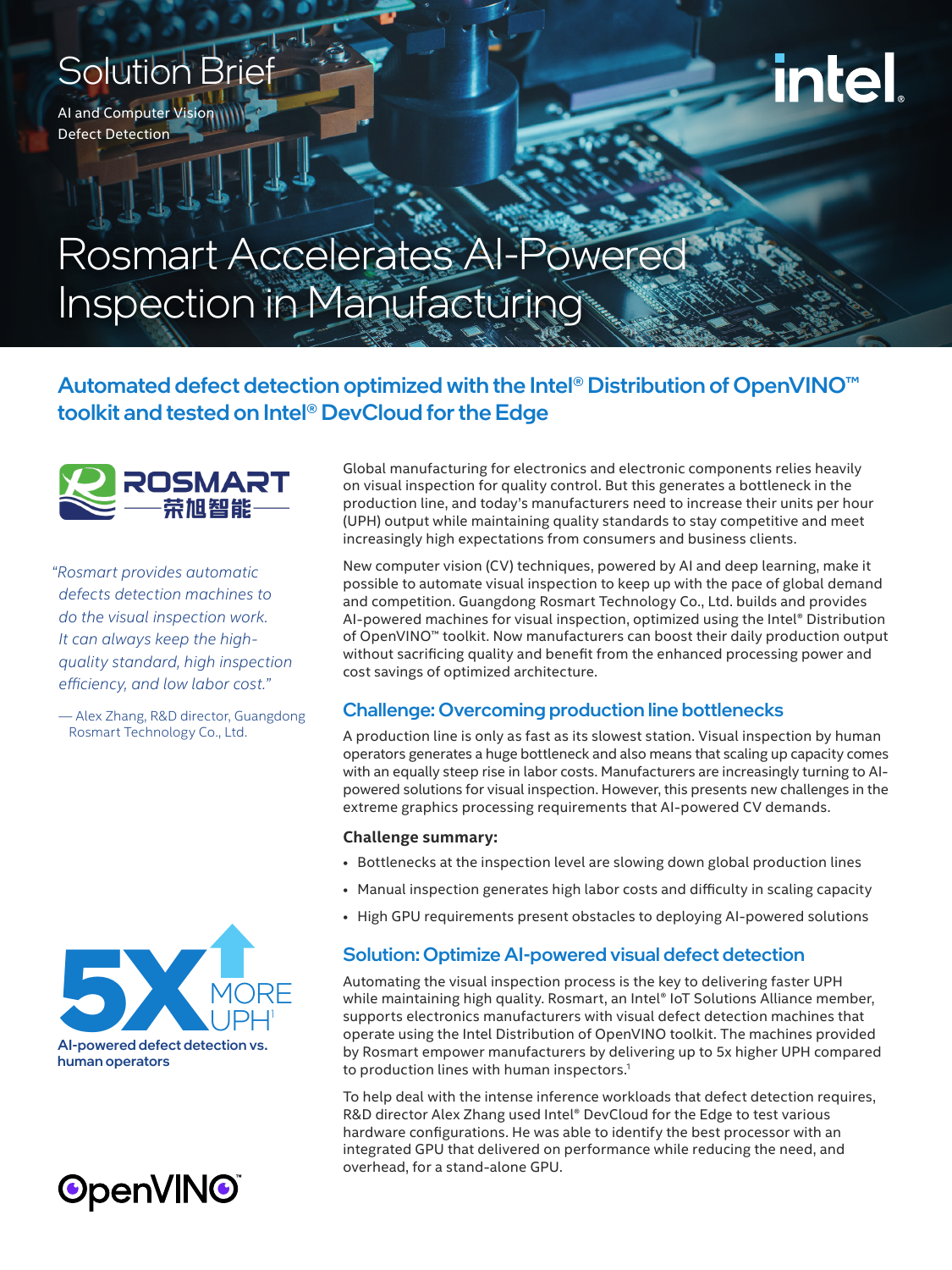#### **Solution summary:**

- Rosmart delivers AI-powered inspection with the Intel Distribution of OpenVINO toolkit
- Automated defect detection machines help ensure quality and increase UPH by 5x<sup>1</sup>
- Intel DevCloud for the Edge helps identify the best hardware for the job

#### From AI modeling to deployable software

For Zhang and his team, the key benefits of the Intel Distribution of OpenVINO toolkit were that it was easy to learn, was compatible with Windows, and helped them achieve their goal of lowering hardware costs. The first step was to train the deep learning model with various images of hardware products and potential defects. Then they converted the optimized model to an intermediate representation (IR) model. An accuracy check verified that the models were nearly identical, and that the IR model could be used directly. Using a C++ API, they compiled the validated IR model into a DLL library and integrated the library into Rosmart K Vision Visual Inspection software. Using the Intel Distribution of OpenVINO toolkit accelerated inference performance and made it possible to avoid the cost of a stand-alone graphics card.

#### **A crash course in computer vision**

Computer vision, or simply put, the ability for an AI system to interpret and classify images, powers the defect detection machines provided by Rosmart. CV applications demand serious graphics processing power in order to crunch the visual inputs with this amount of data. This is the primary challenge that Rosmart faced in developing their automated solution: how to increase computational throughput to handle increased processing loads while reducing overhead.

#### **Optimizing for cost-effectiveness and throughput**

The Intel Distribution of OpenVINO toolkit optimizes CV workloads across Intel® hardware, making it easy and costeffective to deploy graphics-intensive CV across edge-tocloud infrastructure. The toolkit also uses deep learning inference to accelerate visual recognition from existing and pretrained model libraries, aiding in defect detection.

Zhang notes that his primary incentive to use the Intel Distribution of OpenVINO toolkit, in addition to its ease of use and support for Windows, was to replace his existing stand-alone GPUs in Rosmart machinery while "keeping accuracy and [deep learning] inference performance." By deploying on CPUs with integrated GPUs, Zhang estimates they were able to save USD 1,400 per machine.

#### *Benefits of Intel Distribution of OpenVINO toolkit*

- Supports deep learning inference from edge to cloud
- Accelerates AI workloads including computer vision (CV)
- Speeds time to market with pretrained model libraries

#### **Finding the best-fit hardware with Intel DevCloud for the Edge**

To help optimize further, Zhang and his team used Intel DevCloud for the Edge to test their AI-driven edge computing builds on different Intel® architecture to discover the best fit vs. cost in their defect detection machines.

Intel DevCloud for the Edge gave Zhang and his team access to Intel hardware platforms to test-drive their setup across different processors. Doing this, they found that the Intel® Core™ i7 processor best supported a requisite four cameras in each machine, helping achieve a 360° view of an inspected component, with zero dead angles.

#### *Benefits of Intel DevCloud for the Edge*

- Preinstalled Intel Distribution of OpenVINO toolkit
- Support for AI models such as Tiny YOLO v3 and DeepLabv3
- 30 days access, with extensions available

#### Automated Defect Detection Delivers Quality and Results<sup>1</sup>

#### Built with Intel® Distribution of OpenVINO™ toolkit



Note: Underkill is insufficient disposal of defective output. Overkill is excessive disposal of nondefective output.